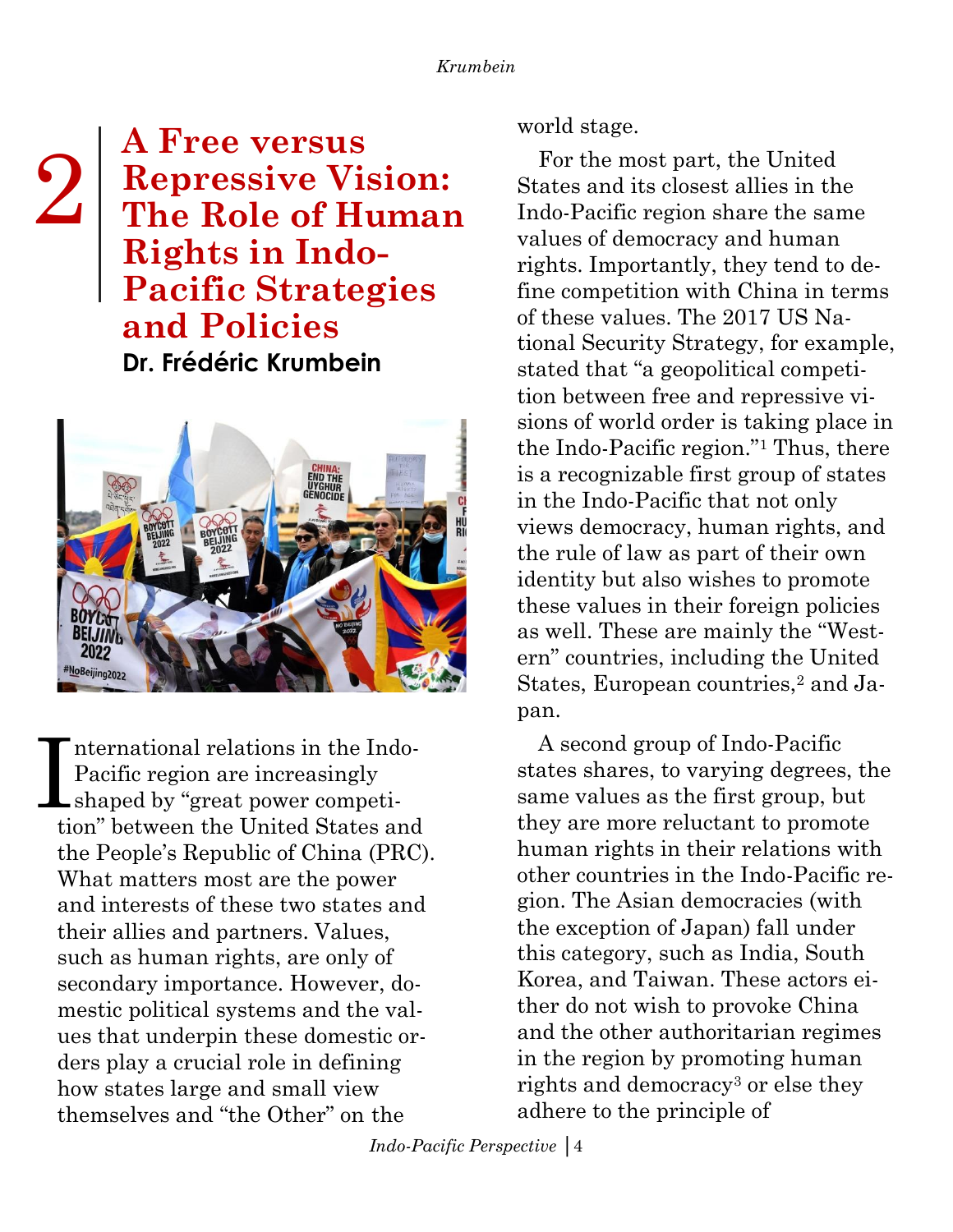noninterference and want to avoid criticism of their own human rights situation.<sup>4</sup> The Quadrilateral Security Dialogue (Australia, India, Japan, and the United States) share some commonalities with this group in that they collectively emphasize shared democratic values but, when acting as the Quad, exhibit a primary concern for upholding the rules-based order in the region, not the promotion of human rights and democracy.<sup>5</sup>

A third group of states does not necessarily share the values of democracy and human rights but does nevertheless advocate respect for international law and the rules-based order in the Indo-Pacific region. ASEAN is the most notable proponent of this approach. Due to the political diversity of its members and its traditional principles of neutrality and noninterference, the organization rarely interferes in the domestic affairs of its members and other countries. Consequently, the "ASEAN Outlook on the Indo-Pacific" mentions neither human rights nor democracy. On the other hand, ASEAN has explicitly called for respecting international law (including the UN Charter) and promoting good governance and the rule of law.<sup>6</sup>

Of those that have been put forward by national governments and regional organizations like ASEAN, most Indo-Pacific strategy documents and policies aim to maintain the

political status quo in the region. At least implicitly, most also seem to be directed against China's authoritarian influence and Beijing's territorial claims over Taiwan, the South China Sea, and the Diaoyu/Senkaku Islands. Even though human rights play only a secondary role in the Indo-Pacific strategies and policies of most stakeholders, the democracies in the region—and China—view human rights as an area of competition.

Human rights are not part of the PRC's identity. Nevertheless, the PRC has a well-developed conception of human rights and has published over 100 white papers about human rights in China, as well as international human rights policy.<sup>7</sup> The PRC's conception of human rights comprises three pillars: authoritarianism, social and economic development, and relativism. First, the oneparty dictatorship is portrayed as the foundation for human rights in the PRC: "The Party's leadership is the fundamental guarantee for the people of China to have access to human rights, and to fully enjoy more human rights."<sup>8</sup> Second, social and economic human rights (such as the rights to social security, shelter, education, food, or healthcare) take priority over civil and political human rights; the two most important human rights from the PRC's perspective are the collective rights to subsistence and development.<sup>9</sup> Finally,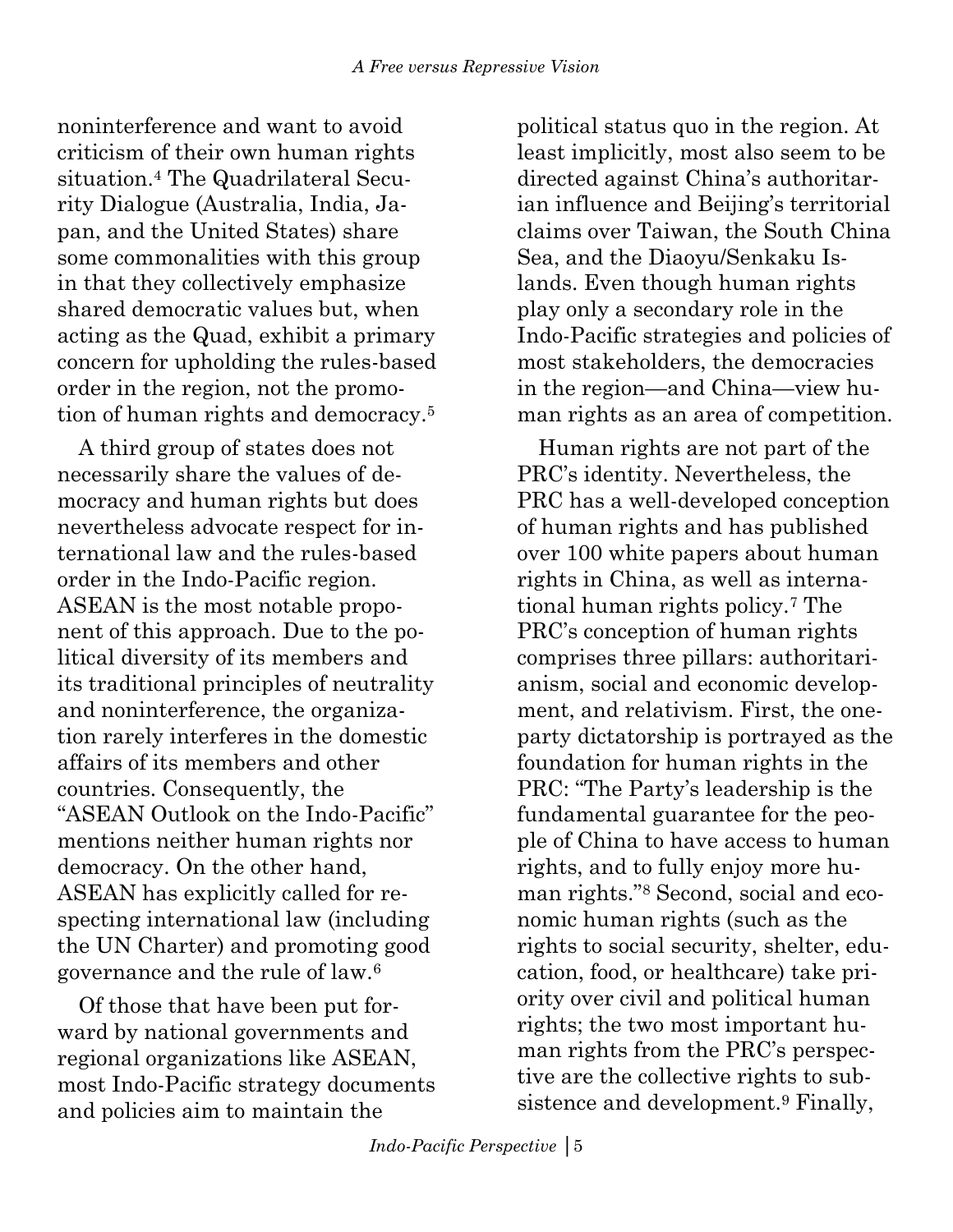the PRC government argues for human rights relativism and the related concept of "human rights with Chinese characteristics."<sup>10</sup>

China does not promote human rights, whether in the Indo-Pacific region or elsewhere. Rather, the main objectives of the PRC's human rights policy are to discourage other states and international actors from criticizing the PRC's human rights record, to weaken the international human rights regime, and to propagate its own relativist conception of human rights as opposed to rival definitions.

To achieve the objectives of its human rights policy, the PRC has used both hard and soft power. On the one hand, the PRC has built alliances with so-called like-minded countries—that is, authoritarian and developing countries—in international forums such as the United Nations with a view toward shielding each other from human rights criticism. The PRC also signals cooperation and nominal acceptance of human rights to the international community by signing and ratifying human rights treaties, by being an active member in UN human rights institutions, and by conducting human rights dialogues with (mainly Western) states. If the PRC criticizes other countries' records on human rights, it is almost always directed against Western states to counter

their criticism of the PRC's dismal human rights situation. Most of the time, however, China refrains from criticizing human rights in other countries and expects not to be criticized in return.<sup>11</sup>

On the other hand, when confronted with criticism of its own human rights situation, the PRC usually denies the accusations and accuses the critics of not knowing the facts or of being biased against the PRC. If this tactic is not successful, the PRC government initiates a counter-narrative that portrays the alleged human rights violation as a lawful policy. Many of the PRC's white papers on human rights describe a rosy human rights situation in Tibet and Xinjiang or in areas such as freedom of expression or religious freedom.<sup>12</sup> Sanctions are another typical reaction against countries, companies, or other actors that speak out for human rights in the PRC; states that openly criticize the PRC's human rights situation are punished, often by impeding their access to the vast Chinese market.<sup>13</sup> Given that China is a larger trading partner than the United States for every country in the Indo-Pacific except Bhutan, these threats of economic punishment are significant.<sup>14</sup> The PRC's vast hard power resources are the major reason why a lot of countries refrain from "naming and shaming" the PRC in their Indo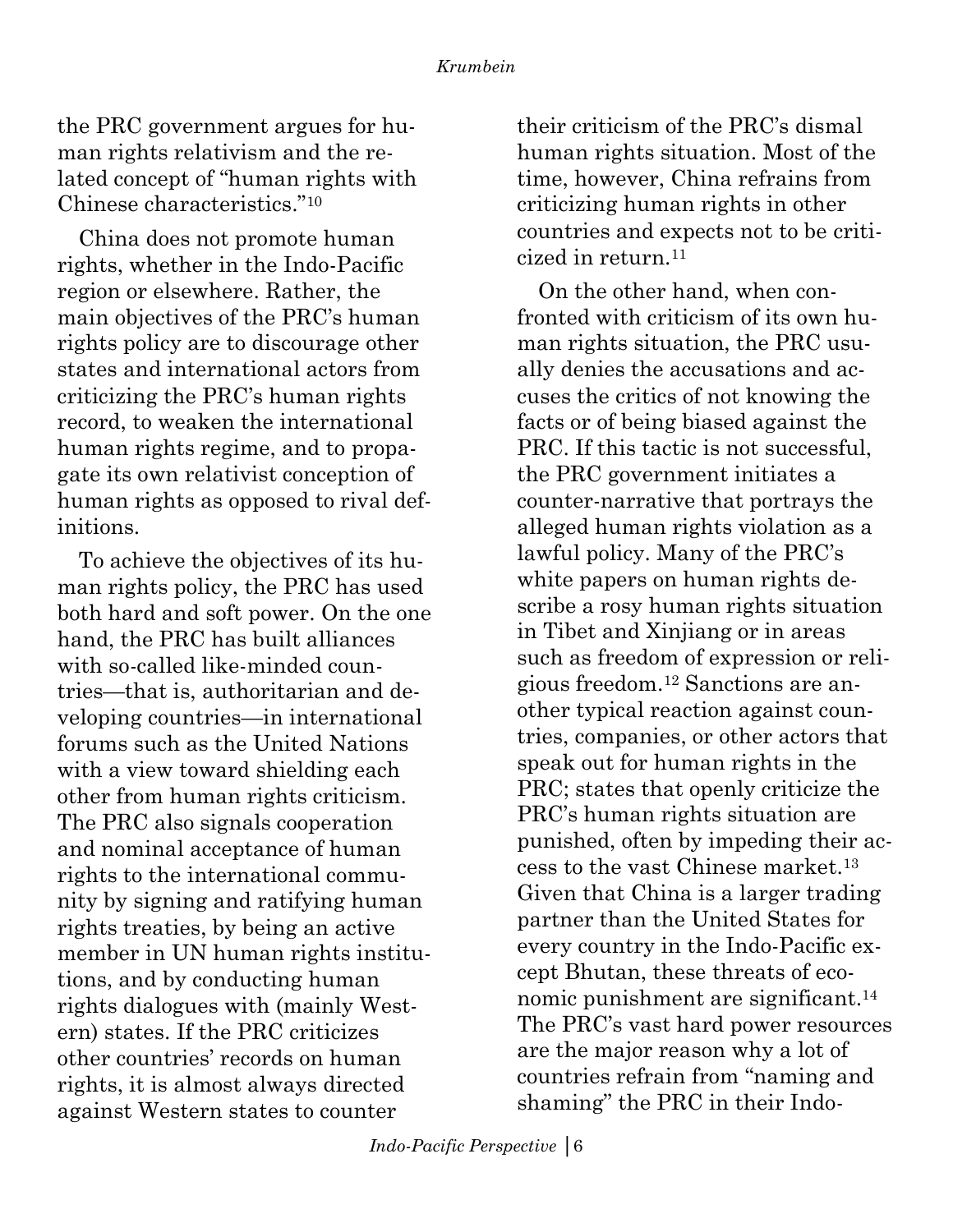Pacific strategies in favor of talking about upholding the rules-based order in more vague terms, without pointing the finger at the PRC as the "norm-disrupting elephant in the room."

In sum, the PRC is often successful in limiting criticism directed against its human rights record by other Indo-Pacific stakeholders. At the same time, balancing against the PRC is largely shaped by shared values and norms among democracies and human rights-abiding countries in the region. At least, such nations have shown the strongest resolve to confront China in recent years. Whether this dividing line will result in human rights becoming a core pillar of the so-called rules-based order remains to be seen, however. ■

## **Dr. Frédéric Krumbein**

Dr. Krumbein is the Heinrich Heine Visiting Professor, Tel Aviv University, Tel Aviv, Israel.

## **Disclaimer**

The views and opinions expressed or implied in *Indo-Pacific Perspectives* are those of the authors and should not be construed as carrying the official sanction of the Department of Defense, Air Force, Air Education and Training Command, Air University, or other agencies or departments of the US government or their international equivalents.

## **Notes**

[loads/2017/12/NSS-Final-12-18-2017-0905.pdf.](https://trumpwhitehouse.archives.gov/wp-content/uploads/2017/12/NSS-Final-12-18-2017-0905.pdf)

<sup>2</sup> High Representative of the Union for Foreign Affairs and Security Policy, "The EU Strategy for Cooperation in the Indo-Pacific," 16 September 2021, [https://eeas.eu](https://eeas.europa.eu/sites/default/files/jointcommunication_2021_24_1_en.pdf)[ropa.eu/sites/default/files/jointcommunica](https://eeas.europa.eu/sites/default/files/jointcommunication_2021_24_1_en.pdf)[tion\\_2021\\_24\\_1\\_en.pdf.](https://eeas.europa.eu/sites/default/files/jointcommunication_2021_24_1_en.pdf)

example. Wongi Choe, "The Quest for Strategic Balance and South Korea's Indo-Pacific Conundrum," *The Diplomat*, 13 August 2021, [https://thediplo-](https://thediplomat.com/2021/08/the-quest-for-strategic-balance-and-south-koreas-indo-pacific-conundrum/)

[mat.com/2021/08/the-quest-for-strategic-balance-and](https://thediplomat.com/2021/08/the-quest-for-strategic-balance-and-south-koreas-indo-pacific-conundrum/)[south-koreas-indo-pacific-conundrum/;](https://thediplomat.com/2021/08/the-quest-for-strategic-balance-and-south-koreas-indo-pacific-conundrum/) and Frédéric

Krumbein, "Two Chinese Tales of Human Rights– Mainland China's and Taiwan's External Human Rights Strategies," *The International Journal of Human Rights*, forthcoming.

<sup>4</sup> This is the case with India. See Arkoprabho Hazra, "Why Is India Silent on China's Human Rights Record at the UN?," *The Diplomat*, 27 October 2020,

*Indo-Pacific Perspective* │7

<sup>&</sup>lt;sup>1</sup> "National Security Strategy of the United States of America," White House, December 2017, 45, [https://trumpwhitehouse.archives.gov/wp-content/up-](https://trumpwhitehouse.archives.gov/wp-content/uploads/2017/12/NSS-Final-12-18-2017-0905.pdf)

<sup>3</sup> This is the case with South Korea and Taiwan, for